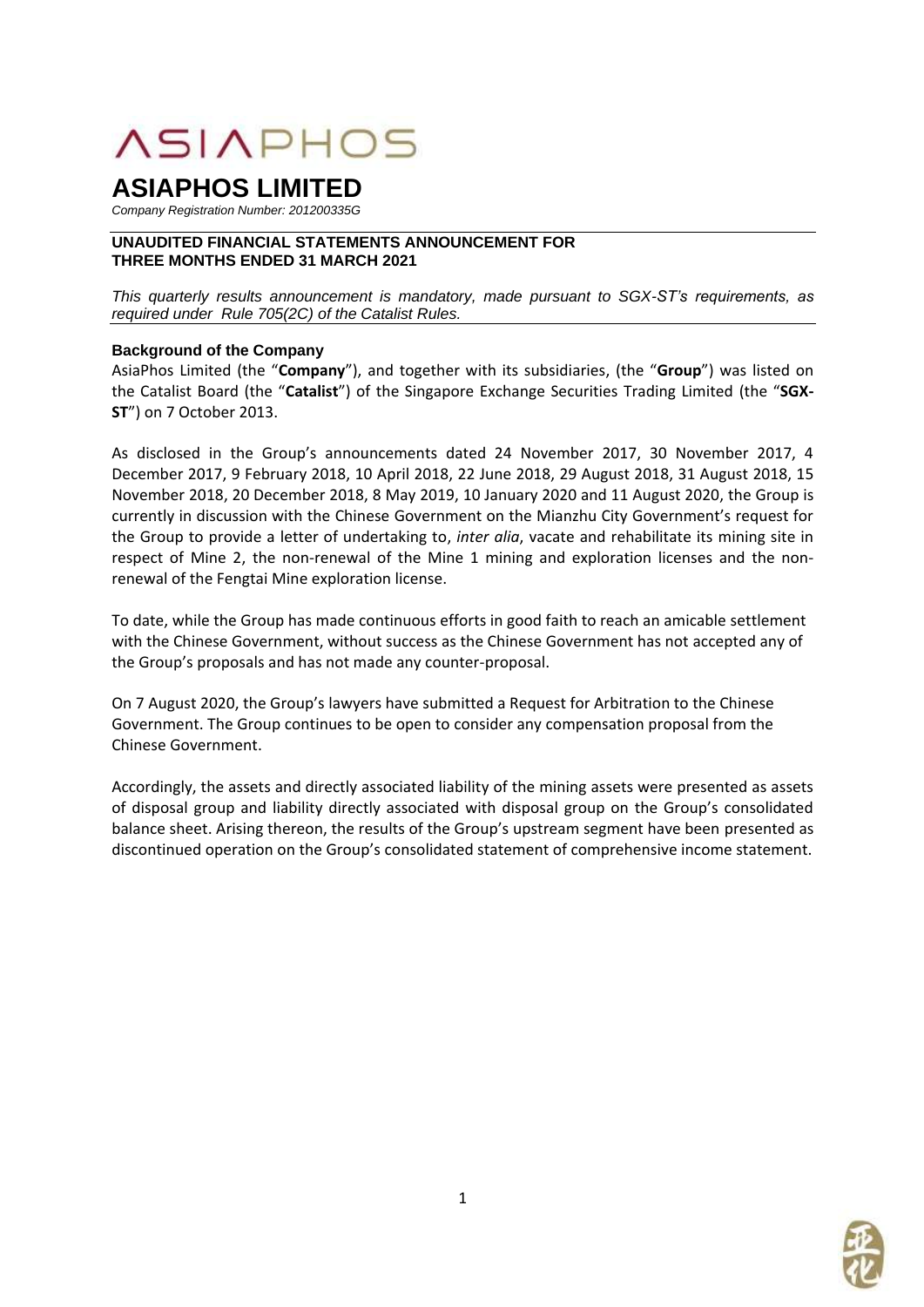#### **PART I – INFORMATION REQUIRED FOR ANNOUNCEMENT OF RESULTS FOR FIRST QUARTER ENDED 31 MARCH 2021**

**1(a)(i) An income statement and statement of comprehensive income, or a statement of comprehensive income, for the group, together with a comparative statement for the corresponding period of the immediately preceding financial year.**

|                                                      | Group        |                              |        |  |
|------------------------------------------------------|--------------|------------------------------|--------|--|
|                                                      |              | First Quarter Ended 31 March |        |  |
|                                                      | 2021<br>2020 |                              | Change |  |
|                                                      | \$'000       | \$'000                       | %      |  |
| <b>Continuing operations</b>                         |              |                              |        |  |
| Revenue                                              | 374          | 274                          | 36     |  |
| Cost of sales                                        | (333)        | (230)                        | 45     |  |
|                                                      |              |                              |        |  |
| Gross profit                                         | 41           | 44                           | (7)    |  |
|                                                      |              |                              |        |  |
| Other income                                         | 107          | 212                          | (50)   |  |
| Selling and distribution costs                       | (14)         | (34)                         | (59)   |  |
| General and adminstrative costs                      | (637)        | (864)                        | (26)   |  |
| Finance costs                                        | (130)        | (126)                        | 3      |  |
| Other expense                                        | (44)         |                              | (100)  |  |
|                                                      |              |                              |        |  |
| Loss before tax, from continuing<br>operations       | (677)        | (768)                        | (12)   |  |
|                                                      |              |                              |        |  |
| Taxation                                             |              |                              |        |  |
|                                                      |              |                              |        |  |
| Loss from continuing operations,<br>net of tax       |              |                              |        |  |
|                                                      | (677)        | (768)                        | (12)   |  |
| <b>Discontinued operation</b>                        |              |                              |        |  |
| Profit from discontinued operation,                  |              |                              |        |  |
| net of tax                                           |              | 324                          | (100)  |  |
|                                                      |              |                              |        |  |
| Loss for the period                                  | (677)        | (444)                        | 52     |  |
|                                                      |              |                              |        |  |
| Other comprehensive income                           |              |                              |        |  |
| Items that may be recycled to profit or              |              |                              |        |  |
| loss                                                 |              |                              |        |  |
| Foreign currency translation gain/(loss)             | (244)        | 1,089                        | N.M.   |  |
| Total comprehensive gain/(loss) for                  |              |                              |        |  |
| the period                                           | (921)        | 645                          | N.M.   |  |
|                                                      |              |                              |        |  |
|                                                      |              |                              |        |  |
| Net profit/(loss) for the period<br>attributable to: |              |                              |        |  |
| Owners of the Company                                |              |                              |        |  |
| Loss from continuing operations, net of              |              |                              |        |  |
|                                                      | (677)        |                              |        |  |
| tax<br>Profit from discontinued operation, net       |              | (768)                        | (12)   |  |
| of tax                                               |              |                              |        |  |
|                                                      |              | 324                          | (100)  |  |
|                                                      | (677)        | (444)                        | 52     |  |
| Non-controlling interest                             |              |                              |        |  |
| Profit/(loss) from continuing                        |              |                              |        |  |
| operations, net of tax                               |              |                              |        |  |
| Profit/(loss) from discontinued                      |              |                              |        |  |
| operation, net of tax                                |              |                              |        |  |
| Loss for the period                                  | (677)        | (444)                        | 52     |  |
|                                                      |              |                              |        |  |
| Total comprehensive income for                       |              |                              |        |  |
| the period attributable to:                          |              |                              |        |  |
| Owners of the Company                                | (921)        | 645                          | N.M.   |  |
| Non-controlling interest                             |              |                              |        |  |
|                                                      | (921)        | 645                          | N.M.   |  |
|                                                      |              |                              |        |  |
| Attributable to owners of the Company                |              |                              |        |  |
| Total comprehensive income for the                   |              |                              |        |  |
| period from continuing operations                    | (921)        | 321                          | N.M.   |  |
| Total comprehensive income for the                   |              |                              |        |  |
| period from discontinued operation                   |              | 324                          | (100)  |  |
|                                                      | (921)        | 645                          | N.M.   |  |

` "N.M." denotes not meaningful.

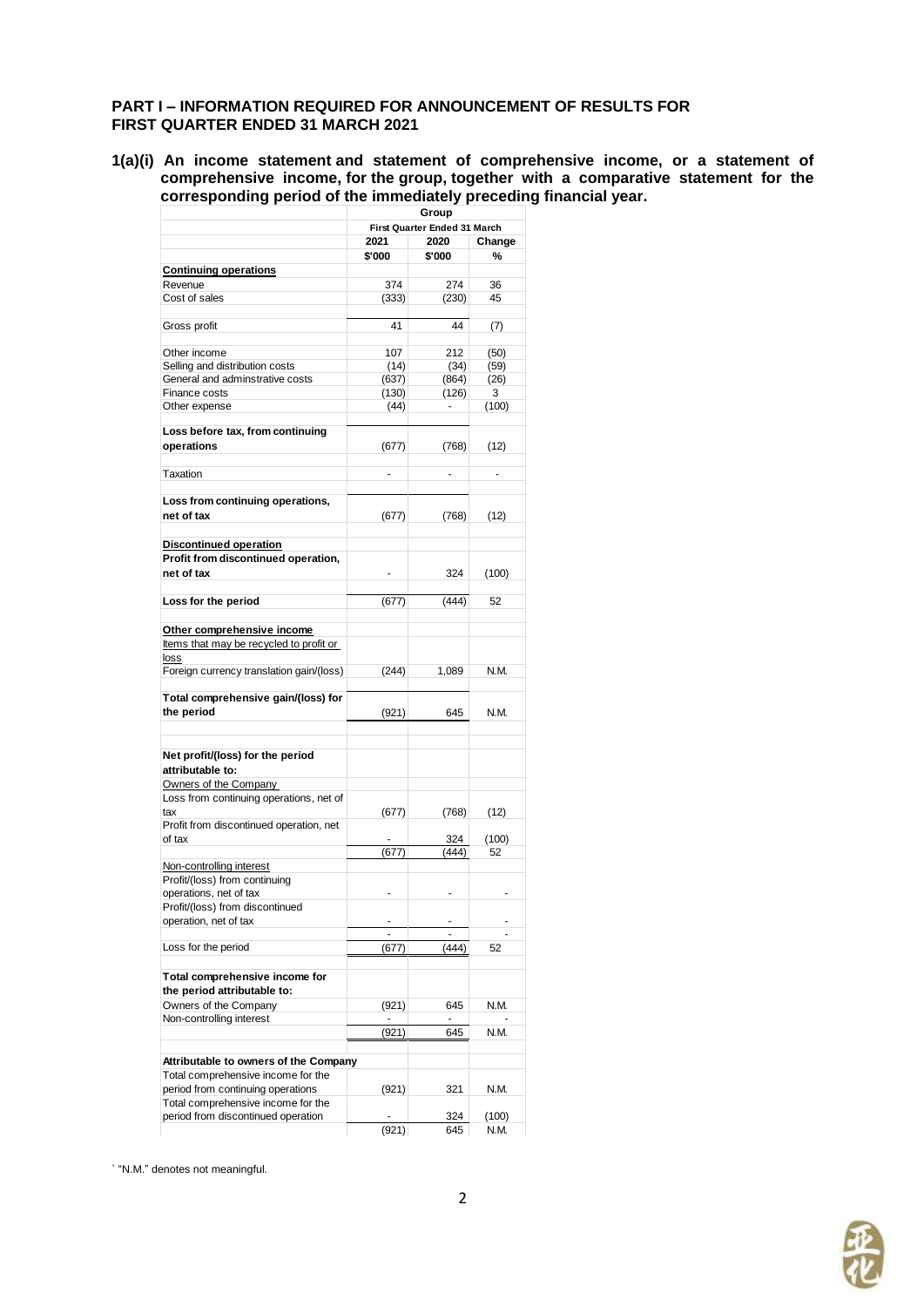Foreign currency translation gain/(loss) represents exchange differences arising from the translation of the financial statements of the PRC subsidiaries whose functional currency (Renminbi, "**RMB**") is different from that of the Group's presentation currency (Singapore Dollar, "**SGD**", "**\$**"). The Group's net investment in PRC is not hedged as currency positions in RMB are considered to be long-term in nature. Such translation gains/(losses) are of unrealised nature and do not impact current year profit/(loss) unless the underlying assets or liabilities of the PRC subsidiaries are disposed of.

In the first quarter ended 31 March 2021 ("**1Q2021**"), the Group recorded translation loss of \$0.24 million due to the strengthening of SGD against RMB.

**1(a)(ii) The following items (with appropriate breakdowns and explanations), if significant, must either be included in the income statement or in the notes to the income statement for the current financial period reported on and the corresponding period of the immediately preceding financial year:**

The Group's net profit/(loss) for the period was arrived at after (charging)/crediting the following:

|                                                     | Group                        |        |        |  |  |
|-----------------------------------------------------|------------------------------|--------|--------|--|--|
|                                                     | First Quarter Ended 31 March |        |        |  |  |
|                                                     | 2021                         | 2020   | Change |  |  |
|                                                     | \$'000                       | \$'000 | %      |  |  |
| Interest income                                     |                              | 1      | (100)  |  |  |
| Interest income on late payment by                  |                              |        |        |  |  |
| customer                                            |                              | 119    | (100)  |  |  |
| Government grants                                   | 2                            |        | 100    |  |  |
| Interest expenses                                   | (108)                        | (116)  | (7)    |  |  |
| Interest on loan from director                      | (20)                         |        | 100    |  |  |
| Amortis ation and depreciation                      |                              |        |        |  |  |
| - continuing operations #                           | (109)                        | (201)  | (46)   |  |  |
| Provision for doubtful debts<br>(made)/written back |                              |        |        |  |  |
| - discontinued operation                            |                              | 324    | (100)  |  |  |
| Foreign exchange gain/(loss) *                      | (47)                         | (268)  | (82)   |  |  |

"\*" Included in general and administrative costs.

"<sup>#"</sup> Included in selling and distribution costs and general and administrative costs.

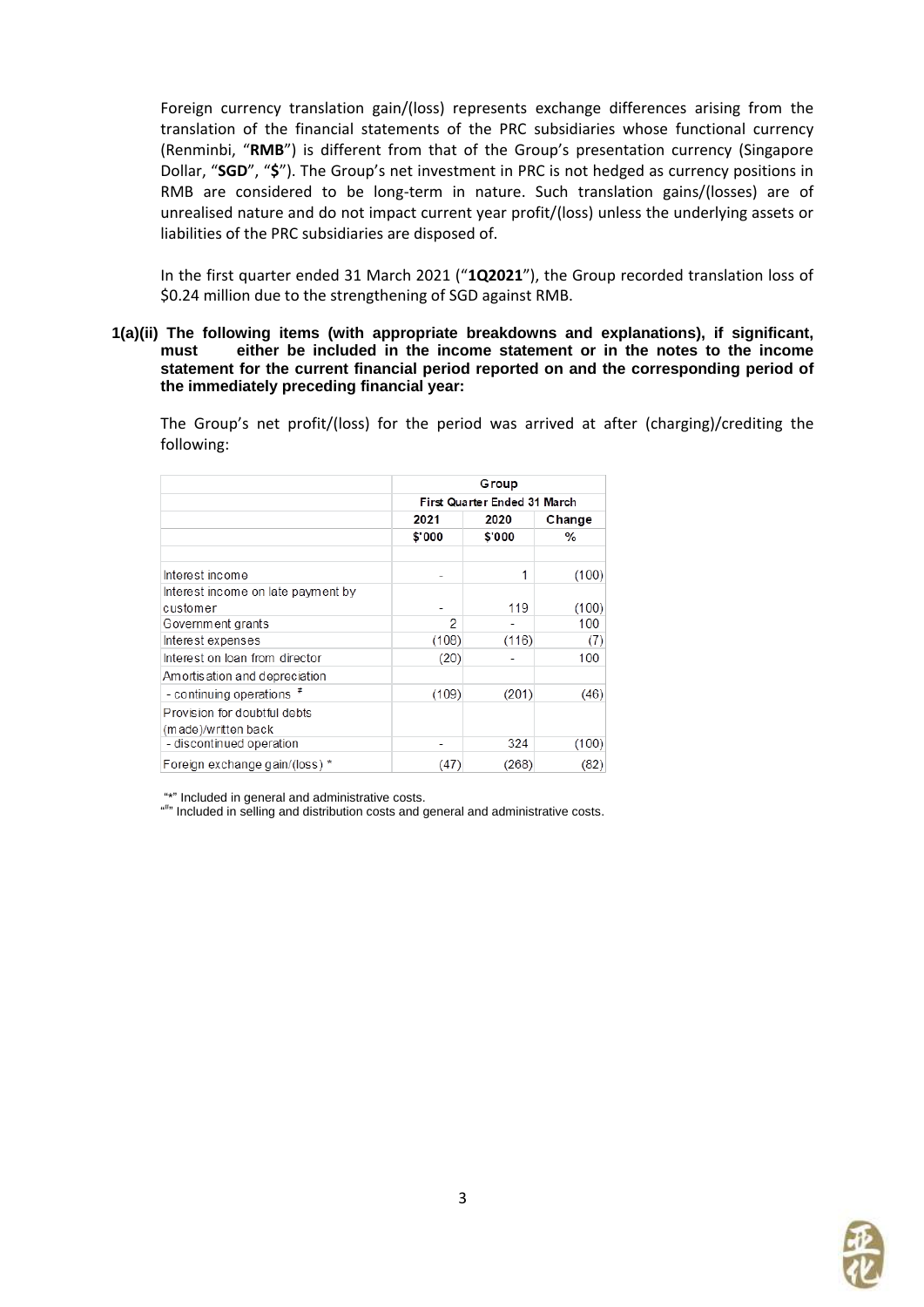**1(b)(i) A statement of financial position (for the issuer and group), together with a comparative statement as at the end of the immediately preceding financial year.**

|                                                             | Group            |                            | Company                  |                          |  |
|-------------------------------------------------------------|------------------|----------------------------|--------------------------|--------------------------|--|
|                                                             |                  | As at                      | As at                    |                          |  |
|                                                             | 31 March<br>2021 | <b>31 December</b><br>2020 | 31 March<br>2021         | 31 December<br>2020      |  |
|                                                             | \$'000           | \$'000                     | \$'000                   | \$'000                   |  |
|                                                             |                  |                            |                          |                          |  |
| Non-current assets                                          |                  |                            |                          |                          |  |
| Right-of-use asset                                          | 3,980            | 4,040                      | $\overline{a}$           | $\overline{\phantom{0}}$ |  |
| Property, plant and equipment                               | 13,514           | 13,728                     |                          |                          |  |
| Prepayments                                                 | 156              | 167                        | $\overline{a}$           | $\overline{\phantom{0}}$ |  |
| Other receivables                                           | 9                | 9                          |                          |                          |  |
| Investment in subsidiary                                    |                  |                            | 45,449                   | 45,449                   |  |
|                                                             | 17,659           | 17,944                     | 45,449                   | 45,449                   |  |
| <b>Current assets</b>                                       |                  |                            |                          |                          |  |
| <b>Stocks</b>                                               | 89               | 233                        |                          |                          |  |
| Trade receivables                                           | 28               | 23                         | $\overline{a}$           | $\overline{a}$           |  |
|                                                             | 432              | 382                        | 103                      | 32                       |  |
| Other receivables and prepayments<br>Cash and bank balances | 788              | 848                        | 25                       | 31                       |  |
| Assets of disposal group                                    | 89,667           | 89,775                     |                          | $\overline{a}$           |  |
| Amounts due from subsidiary                                 |                  |                            | 432                      | 340                      |  |
|                                                             | 91,004           | 91,261                     | 560                      | 403                      |  |
|                                                             |                  |                            |                          |                          |  |
| Total assets                                                | 108,663          | 109,205                    | 46,009                   | 45,852                   |  |
| <b>Current liabilities</b>                                  |                  |                            |                          |                          |  |
| Trade payables                                              | 37               | 54                         | $\overline{a}$           | $\overline{\phantom{a}}$ |  |
| Other payables                                              | 3,275            | 2,902                      | 603                      | 356                      |  |
| <b>Contract liabilities</b>                                 | 163              | 339                        | $\frac{1}{2}$            | $\overline{\phantom{a}}$ |  |
| Interest-bearing bank loans                                 | 6,244            | 6,300                      |                          |                          |  |
| Loan due to a director                                      | 1,217            | 913                        | 1,218                    | 897                      |  |
| Provision for taxation                                      | 33               | 44                         |                          |                          |  |
| Lease liability                                             | 24               | 24                         | $\overline{a}$           | $\overline{\phantom{a}}$ |  |
| Liability of disposal group                                 | 800              | 807                        |                          |                          |  |
| Amounts due to subsidiary                                   |                  |                            | 3,223                    | 3,208                    |  |
|                                                             | 11,793           | 11,383                     | 5,044                    | 4,461                    |  |
|                                                             |                  |                            |                          |                          |  |
| Net current assets/(liabilities)                            | 79,211           | 79,878                     | (4, 484)                 | (4,058)                  |  |
| <b>Non-current liabilities</b>                              |                  |                            |                          |                          |  |
| Deferred tax liabilities                                    | 17,398           | 17,405                     | $\overline{\phantom{0}}$ | -                        |  |
| Deferred income                                             | 1,957            | 1,975                      | $\overline{a}$           |                          |  |
| Provision for reinstatement cost                            | 27               | 27                         |                          | -                        |  |
| Lease liability                                             | 127              | 133                        | $\overline{a}$           | $\overline{\phantom{0}}$ |  |
|                                                             | 19,509           | 19,540                     | -                        |                          |  |
| <b>Total liabilities</b>                                    | 31,302           | 30,923                     | 5,044                    | 4,461                    |  |
|                                                             |                  |                            |                          |                          |  |
| <b>Net assets</b>                                           | 77,361           | 78,282                     | 40,965                   | 41.391                   |  |
| Equity attributable to owners of the Company                |                  |                            |                          |                          |  |
| Share capital                                               | 78,283           | 78,283                     | 78,283                   | 78,283                   |  |
| Reserves                                                    | (10, 232)        | (9,311)                    | (37, 318)                | (36, 892)                |  |
|                                                             | 68,051           | 68,972                     | 40,965                   | 41,391                   |  |
| Non-controlling interest                                    | 9,310            | 9,310                      |                          |                          |  |
| <b>Total equity</b>                                         | 77,361           | 78,282                     | 40,965                   | 41,391                   |  |

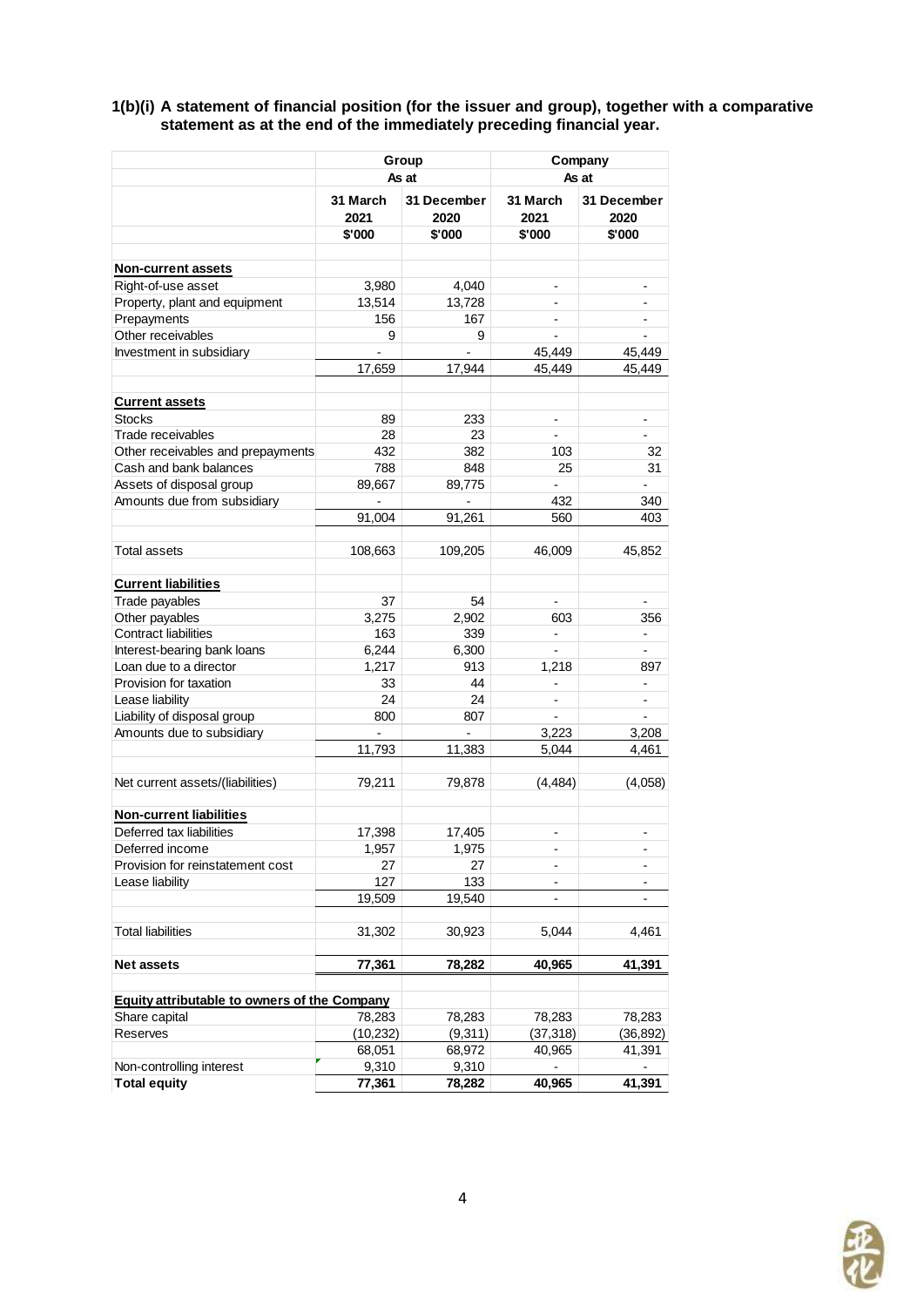**(1)(b)(ii) In relation to the aggregate amount of the group's borrowings and debt securities, specify the following as at the end of the current financial period reported on with comparative figures as at the end of the immediately preceding financial year:**

|                                   | Group                                                  |                          |                |                  |  |
|-----------------------------------|--------------------------------------------------------|--------------------------|----------------|------------------|--|
|                                   |                                                        | 31 Mar 2021              |                | 31 Dec 2020      |  |
|                                   | <b>Unsecured</b><br><b>Secured</b><br>\$'000<br>\$'000 |                          | <b>Secured</b> | <b>Unsecured</b> |  |
|                                   |                                                        |                          | \$'000         | \$'000           |  |
| Amount repayable                  |                                                        |                          |                |                  |  |
| In one year or less, or on demand | 6,244                                                  | $\overline{\phantom{0}}$ | 6,300          |                  |  |
| After one year                    |                                                        |                          | -              |                  |  |
|                                   | 6.244                                                  |                          | 6,300          |                  |  |

#### **Details of collaterals**

As at 31 March 2021, the Group pledged certain right-of-use assets and certain property, plant and equipment of the Group, with net book value of RMB19.79 million (approximately \$3.98 million) and RMB50.97 million (approximately \$10.25 million) respectively, as collaterals.

As at 31 March 2021, an amount of RMB1.68 million (approximately \$0.34 million) [31/12- /2020:- RMB1.49 million (approximately \$0.30 million)] included in the cash and bank balances can only be used for payment of interest on a bank loan.

As at 31 March 2021, the Company has also provided a corporate guarantee for a bank loan of RMB21.05 million (approximately \$4.23 million) [31/12/2020: RMB21.05 million (approximately \$4.27 million)].

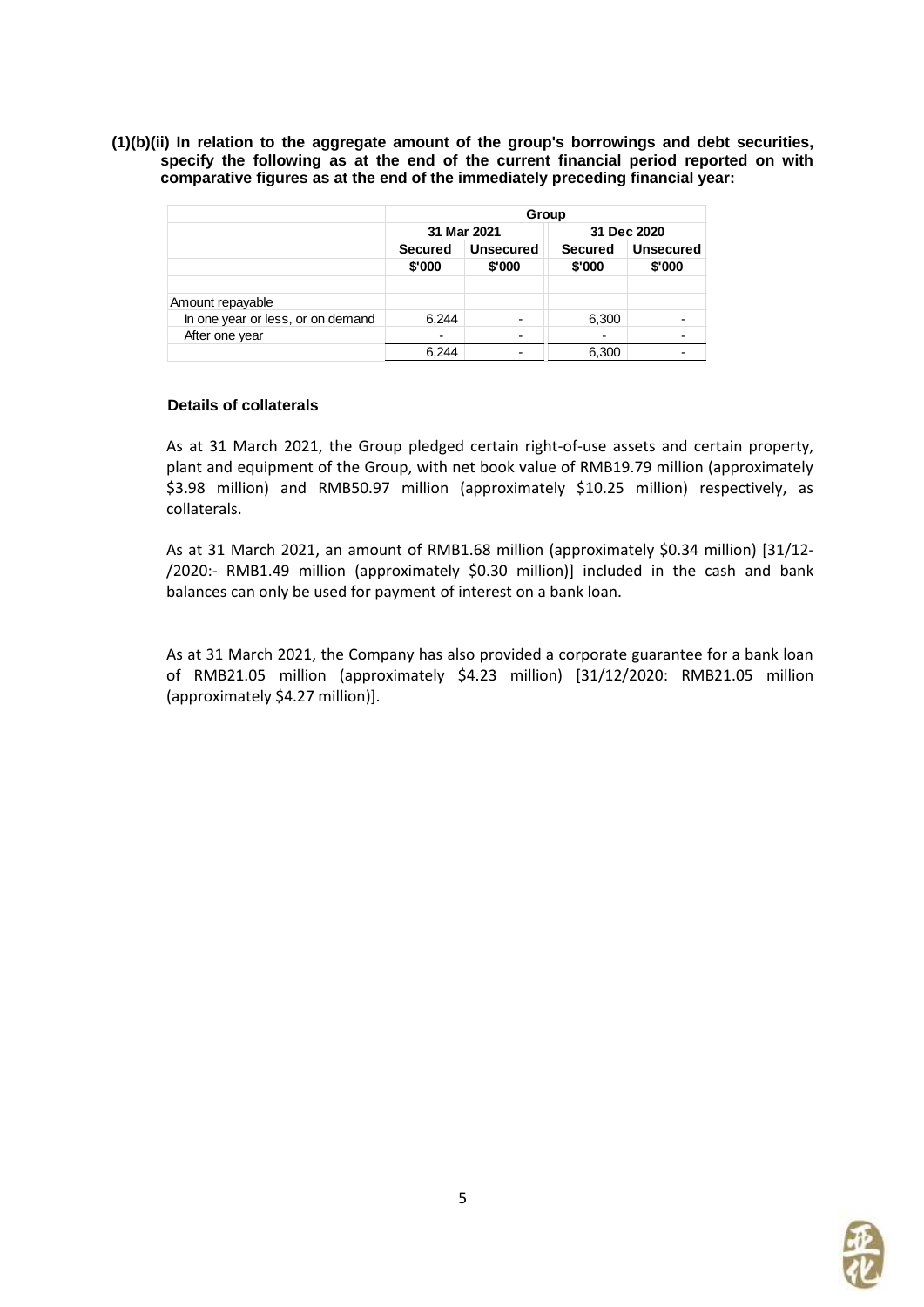**1(c) A statement of cash flows (for the group), together with a comparative statement for the corresponding period of the immediately preceding financial year.**

|                                                                 | Group                      |          |  |
|-----------------------------------------------------------------|----------------------------|----------|--|
|                                                                 | <b>First Quarter Ended</b> |          |  |
|                                                                 | 31 March                   |          |  |
|                                                                 | 2021                       | 2020     |  |
|                                                                 | \$'000                     | \$'000   |  |
|                                                                 |                            |          |  |
| Cash flows from operating activities :                          |                            |          |  |
| Loss before taxation                                            |                            |          |  |
| - continuing operations                                         | (677)                      | (768)    |  |
| - discontinued operation                                        |                            | 324      |  |
| Loss before taxation, total                                     | (677)                      | (444)    |  |
|                                                                 |                            |          |  |
| Adjustments for:                                                |                            |          |  |
| Depreciation and amortisation expenses                          | 109                        | 201      |  |
| Interest expense (Note (a))                                     | 128                        | 116      |  |
| Interest income                                                 |                            | (120)    |  |
| Unrealised exchange loss/(gain)                                 | (54)                       | 323      |  |
| Operating (loss)/gain before working                            |                            |          |  |
| capital changes                                                 | (494)                      | 76       |  |
| (Increase)/decrease in stocks                                   | 134                        | (54)     |  |
| Increase in receivables                                         | (243)                      | (185)    |  |
| Increase in payables                                            | 374                        | 252      |  |
| Cash generated from/(used in) operations                        | (229)                      | 89       |  |
| Interest received                                               |                            | 120      |  |
| Interest paid (Note (a))                                        | (108)                      | (110)    |  |
| Tax paid                                                        | (11)                       |          |  |
| Net cash flows generated from/(used in)                         |                            |          |  |
| operating activities                                            | (348)                      | 99       |  |
|                                                                 |                            |          |  |
| Cash flows from investing activities :                          |                            |          |  |
| Increase in restricted deposits (Note (b))                      | (144)                      |          |  |
| Net cash flows generated by investing                           |                            |          |  |
| activities                                                      | (144)                      |          |  |
|                                                                 |                            |          |  |
|                                                                 |                            |          |  |
| Cash flows from financing activities :                          |                            |          |  |
| Repayment of bank loan                                          | (1, 987)                   | (1, 987) |  |
| Proceeds from bank loan                                         |                            |          |  |
| (Increase)/decrease in pledged deposits                         | 1,987                      | 1,987    |  |
| (Note (a))                                                      | 105                        | 74       |  |
|                                                                 |                            |          |  |
| Payments of lease liability                                     | (6)                        | (32)     |  |
| Loan from a director                                            | 300                        | 150      |  |
| Net cash flows generated from/(used in)                         |                            |          |  |
| financing activities                                            | 399                        | 192      |  |
|                                                                 |                            |          |  |
| Net decrease in cash and cash                                   |                            |          |  |
| equivalents                                                     | (93)                       | 291      |  |
| Cash and cash equivalents at beginning of                       |                            |          |  |
| the period                                                      | 331                        | 396      |  |
| Effects of exchange rate changes on cash                        |                            |          |  |
| and cash equivalents<br>Cash and cash equivalents at end of the |                            | 11       |  |
| period                                                          | 238                        | 698      |  |
|                                                                 |                            |          |  |

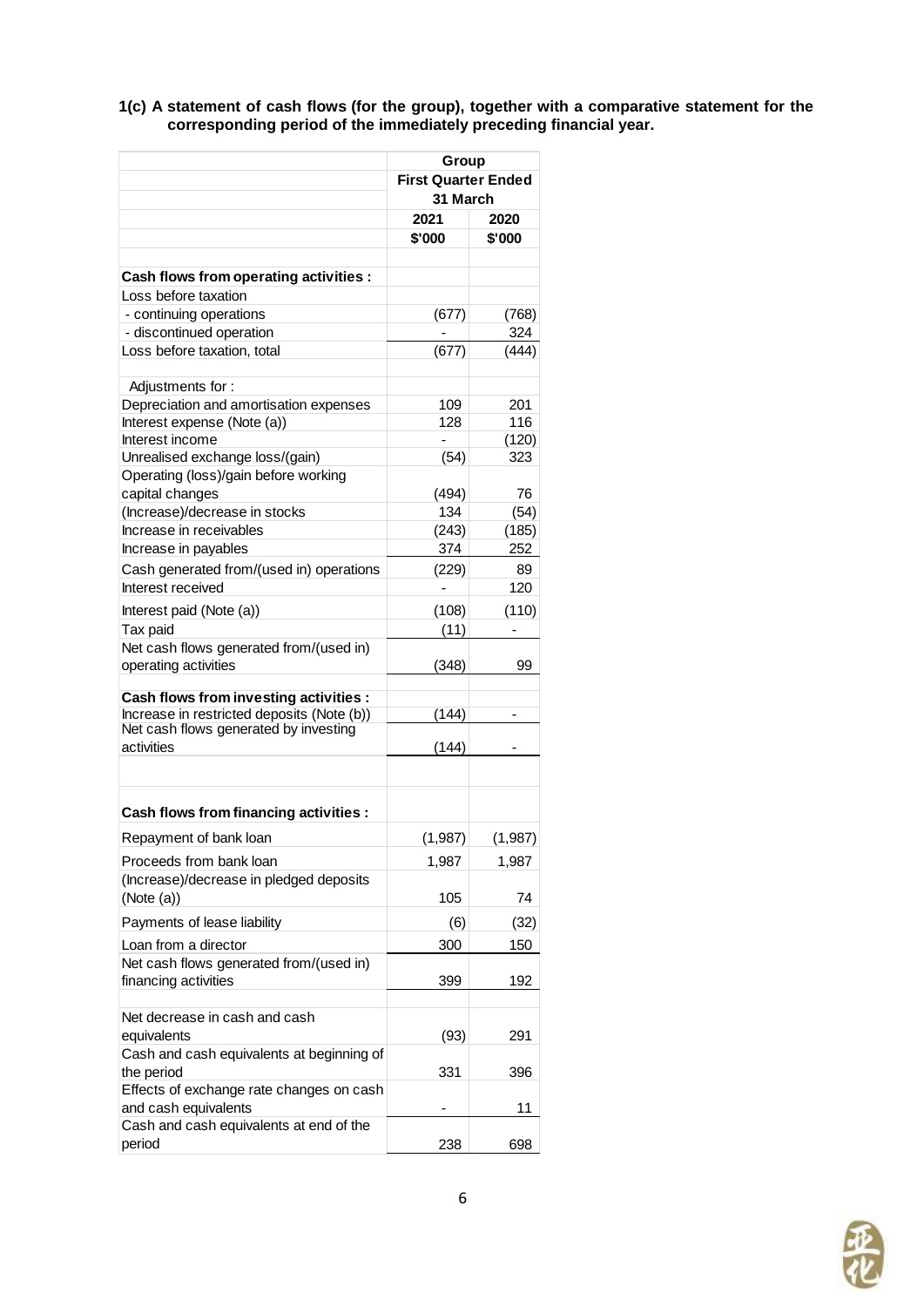For the purpose of consolidated statement of cash flows, cash and cash equivalents comprise the following at the end of the reporting period:

|                                         | Group<br>As at 31 March |        |  |
|-----------------------------------------|-------------------------|--------|--|
|                                         |                         |        |  |
|                                         | 2021                    | 2020   |  |
|                                         | \$'000                  | \$'000 |  |
|                                         |                         |        |  |
| Cash and bank balances                  | 788                     | 1,128  |  |
| Less: pledged deposits for bank loans   |                         |        |  |
| (Note (a))                              | (338)                   | (218)  |  |
| Less: restricted use of mining deposits |                         |        |  |
| (Note (b))                              | (212)                   | (212)  |  |
| Cash and cash equivalents at end of     |                         |        |  |
| period                                  | 238                     | 698    |  |

Note (a): Included in the interest expense in 1Q2021 and first quarter ended 31 March 2020 ("**1Q2020**") were amounts of \$105,000 and \$74,000 respectively, paid via deduction from a specific bank account. The amount in the specific bank account can only be used for payment of interest on a bank loan.

Note (b): During 3Q2019, the PRC government refunded deposits in respect of the Group's rehabilitation obligations for its mines but requires the amounts to be held in specific bank accounts, and the use of these amounts is restricted until the completion of rehabilitation of the mines.

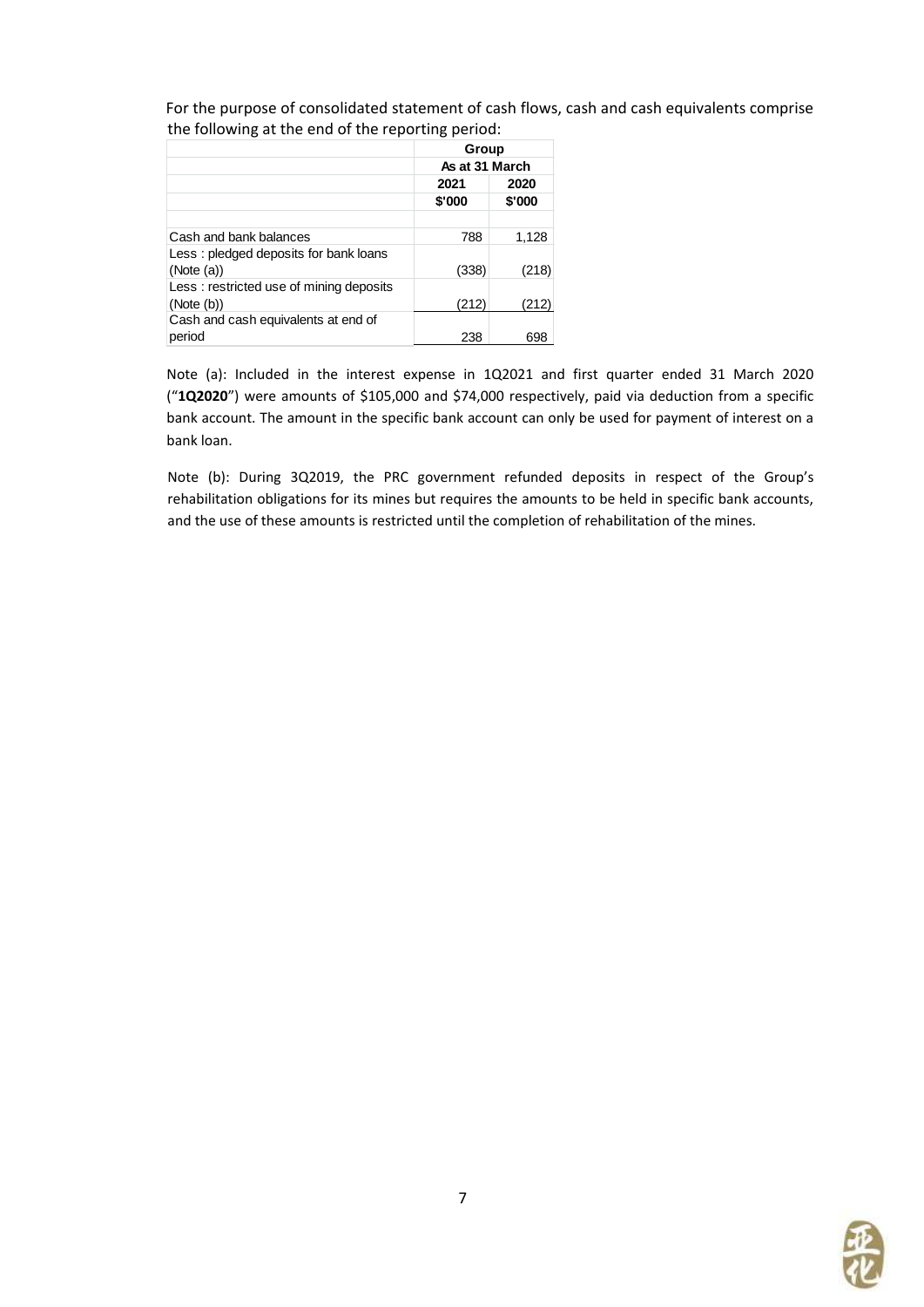**1(d)(i) A statement (for the issuer and group) showing either (i) all changes in equity or (ii) changes in equity other than those arising from capitalisation issues and distributions to shareholders, together with a comparative statement for the corresponding period of the immediately preceding financial year.**

| Group                                     | <b>Share</b><br>capital<br>\$'000 | Merger<br>reserve<br>\$'000 | <b>Accumulated</b><br>losses<br>\$'000 | Foreign<br>currency<br>translation<br>reserve<br>\$'000 | <b>Safety</b><br>fund<br>surplus<br>reserve<br>\$'000 | Total<br>reserves<br>\$'000 | Non-<br>controlling<br>interest<br>\$'000 | Total<br>equity<br>\$'000 |
|-------------------------------------------|-----------------------------------|-----------------------------|----------------------------------------|---------------------------------------------------------|-------------------------------------------------------|-----------------------------|-------------------------------------------|---------------------------|
| 2021                                      |                                   |                             |                                        |                                                         |                                                       |                             |                                           |                           |
| Balance at 1 January 2021                 | 78,283                            | 850                         | (12,700)                               | 989                                                     | 1,550                                                 | (9,311)                     | 9,310                                     | 78,282                    |
| Total comprehensive income for the period | $\overline{\phantom{a}}$          | ٠                           | (677)                                  | (244)                                                   | $\overline{\phantom{a}}$                              | (921)                       | ٠                                         | (921)                     |
| Balance at 31 March 2021                  | 78,283                            | 850                         | (13, 377)                              | 745                                                     | 1,550                                                 | (10, 232)                   | 9,310                                     | 77,361                    |
| 2020                                      |                                   |                             |                                        |                                                         |                                                       |                             |                                           |                           |
| Balance at 1 January 2020                 | 78,283                            | 850                         | (10,086)                               | (329)                                                   | 1,550                                                 | (8,015)                     | 9,463                                     | 79,731                    |
| Total comprehensive income for the period | $\overline{\phantom{a}}$          | ۰                           | (444)                                  | 1,089                                                   | $\overline{\phantom{a}}$                              | 645                         | ٠                                         | 645                       |
| Balance at 31 March 2020                  | 78.283                            | 850                         | (10.530)                               | 760                                                     | 1.550                                                 | (7,370)                     | 9,463                                     | 80,376                    |

| Company                                   | <b>Share</b><br>capital | Accumulated<br>losses | Total<br>reserves | Total<br>equity |
|-------------------------------------------|-------------------------|-----------------------|-------------------|-----------------|
|                                           |                         |                       |                   |                 |
|                                           | \$'000                  | \$'000                | \$'000            | \$'000          |
| 2021                                      |                         |                       |                   |                 |
| Balance at 1 January 2021                 | 78,283                  | (36, 892)             | (36, 892)         | 41,391          |
| Total comprehensive income for the period |                         | (426)                 | (426)             | (426)           |
| Balance at 31 March 2021                  |                         |                       |                   |                 |
|                                           | 78,283                  | (37,318)              | (37, 318)         | 40,965          |
| 2020                                      |                         |                       |                   |                 |
| Balance at 1 January 2020                 | 78.283                  | (35, 811)             | (35, 811)         | 42,472          |
| Total comprehensive income for the period |                         | (157)                 | (157)             | (157)           |
| Balance at 31 March 2020                  | 78,283                  | (35,968)              | (35,968)          | 42.315          |

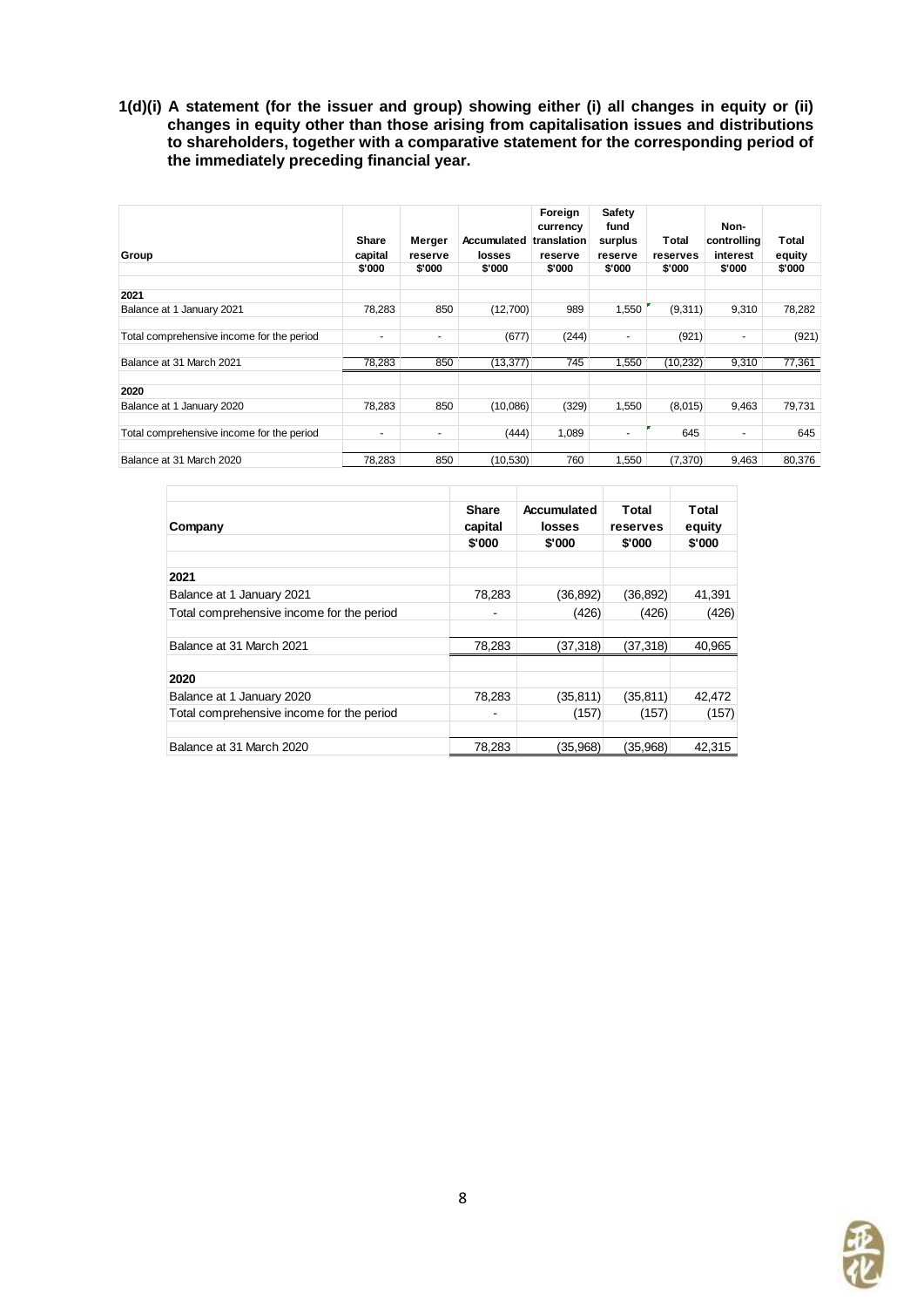**1(d)(ii) Details of any changes in the company's share capital arising from rights issue, bonus issue, subdivision, consolidation, share buy-backs, exercise of share options or warrants, conversion of other issues of equity securities, issue of shares for cash or as consideration for acquisition or for any other purpose since the end of the previous period reported on. State the number of shares that may be issued on conversion of all the outstanding convertibles, if any, against the total number of issued shares excluding treasury shares and subsidiary holdings of the issuer, as at the end of the current financial period reported on and as at the end of the corresponding period of the immediately preceding financial year. State also the number of shares held as treasury shares and the number of subsidiary holdings, if any, and the percentage of the aggregate number of treasury shares and subsidiary holdings held against the total number of shares outstanding in a class that is listed as at the end of the current financial period reported on and as at the end of the corresponding period of the immediately preceding financial year.**

As at 31 December 2020 and 31 March 2021, the number of issued ordinary shares of the Company ("**Shares**") (excluding treasury shares) was 1,031,524,685.

There were no outstanding convertibles as at 31 March 2020 and 31 March 2021.

As at 31 March 2020 and 31 March 2021, the Company did not hold any treasury shares and there were no subsidiary holdings.

#### **1(d)(iii) To show the total number of issued shares excluding treasury shares as at the end of the current financial period and as at the end of the immediately preceding year.**

|                                                           | As at                             |               |  |  |
|-----------------------------------------------------------|-----------------------------------|---------------|--|--|
|                                                           | 31 December 2020<br>31 March 2021 |               |  |  |
|                                                           |                                   |               |  |  |
| Total number of issued shares (excluding treasury shares) | 1,031,524,685                     | 1,031,524,685 |  |  |

#### **1(d)(iv) A statement showing all sales, transfers, cancellation and/or use of treasury shares as at the end of the current financial period reported on.**

Not applicable. The Company did not have any treasury shares during and as at the end of the current financial period reported on.

#### **1(d)(v) A statement showing all sales, transfers, cancellation and/or use of subsidiary holdings as at the end of the current financial period reported on.**

Not applicable. There were no subsidiary holdings during and as at the end of the current financial period reported on.

**2. Whether the figures have been audited or reviewed, and in accordance with which auditing standard or practice.**

The figures have not been audited nor reviewed by the auditors.

#### **3. Where the figures have been audited or reviewed, the auditors' report (including any qualifications or emphasis of a matter).**

Not applicable. The figures have not been audited nor reviewed by the auditors.

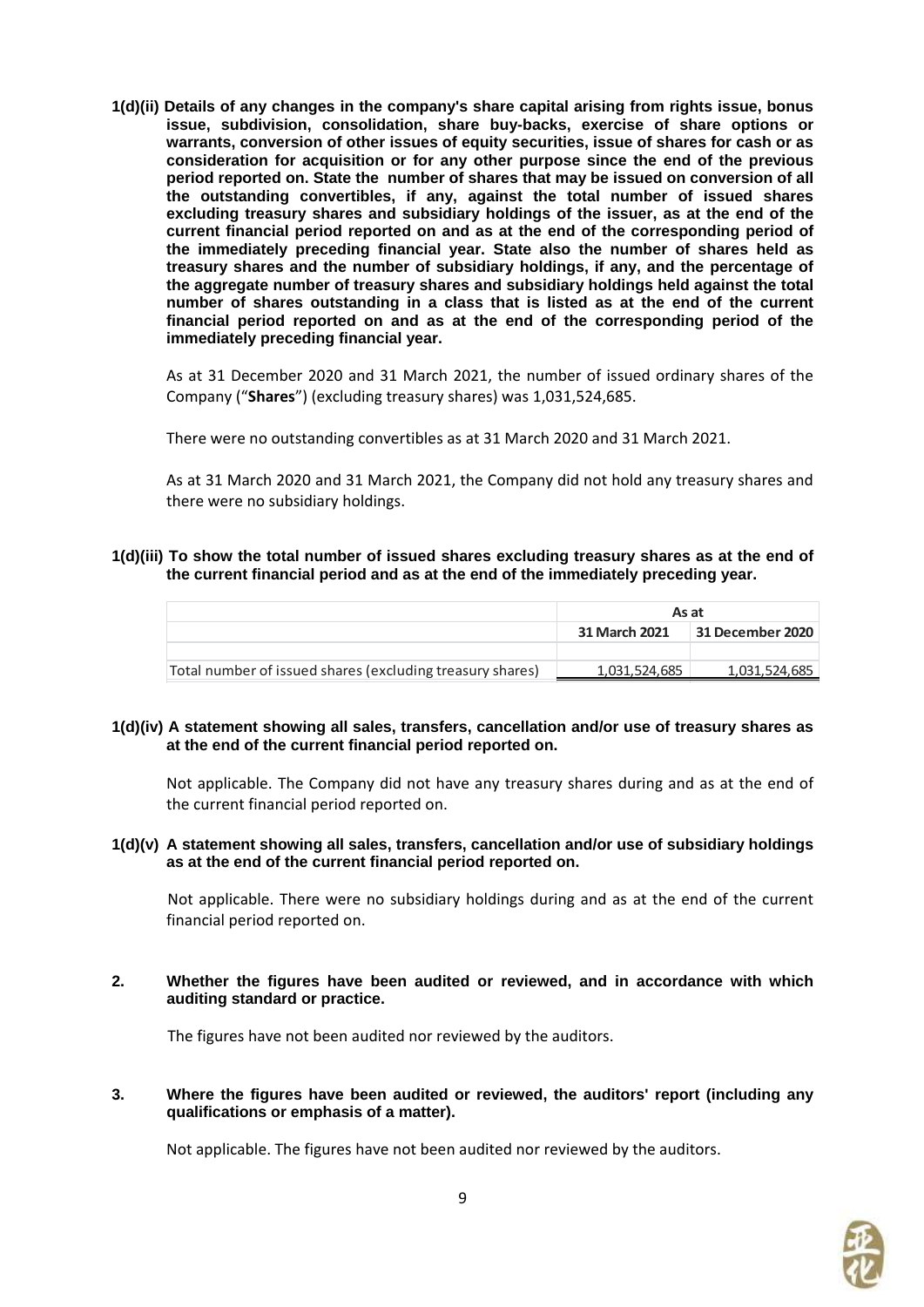- **3A. Where the latest financial statements are subject to an adverse opinion, qualified opinion or disclaimer of opinion:-**
	- **(a) Updates on the efforts taken to resolve each outstanding audit issue**

**(b) Confirmation from the Board that the impact of all outstanding audit issues on the financial statements have been adequately disclosed**

The latest audited financial statements, for the financial year ended 31 December 2020, were subjected to a disclaimer opinion by the independent auditor of the Company (the "**Auditor**"). The following matters were included in the said audit opinion:

i) Assets and liability of disposal group and discontinued operation Update:

> As the Chinese Government has yet to finalise the compensation for the Mining Assets and negotiations are still ongoing, significant uncertainty continues to exist in the appropriateness of the discontinued operation in the statement of comprehensive income and the carrying values of the assets and liability of disposal group in the balance sheet as at 31 March 2021. On 7 August 2020, the Group's lawyers have submitted a Request for Arbitration to the Chinese Government. The Group continues to be open to consider any compensation proposal from the Chinese Government.

ii) Impairment of investment in subsidiaries and amounts due from subsidiaries Update:

Significant uncertainties continue to exist with respect to the outcome of the settlement negotiations with the Chinese Government. The recoverable amounts of the investment in subsidiaries are dependent on the outcome of the settlement negotiations. On 7 August 2020, the Group's lawyers have submitted a Request for Arbitration to the Chinese Government. The Group continues to be open to consider any compensation proposal from the Chinese Government.

iii) Recoverable amount of property, plant and equipment ("PPE") and right-of-use assets ("ROU")

# Update:

Using independent valuation reports prepared in 2020 by an independent Chinese professional valuer engaged by the management, the management had assessed the recoverable amounts of the P4 plant, STPP plant and ROU, no provision of impairment on the P4 plant, STPP plant and ROU in year ended 31 December 2020.

The management had assessed the recoverable amounts of the P4 plant, STPP plant and ROU, no provision of impairment on the P4 plant, STPP plant and ROU in 1Q2021.

The Group will continue to assess the recoverable amount of the P4 plant, STPP plant and ROU.

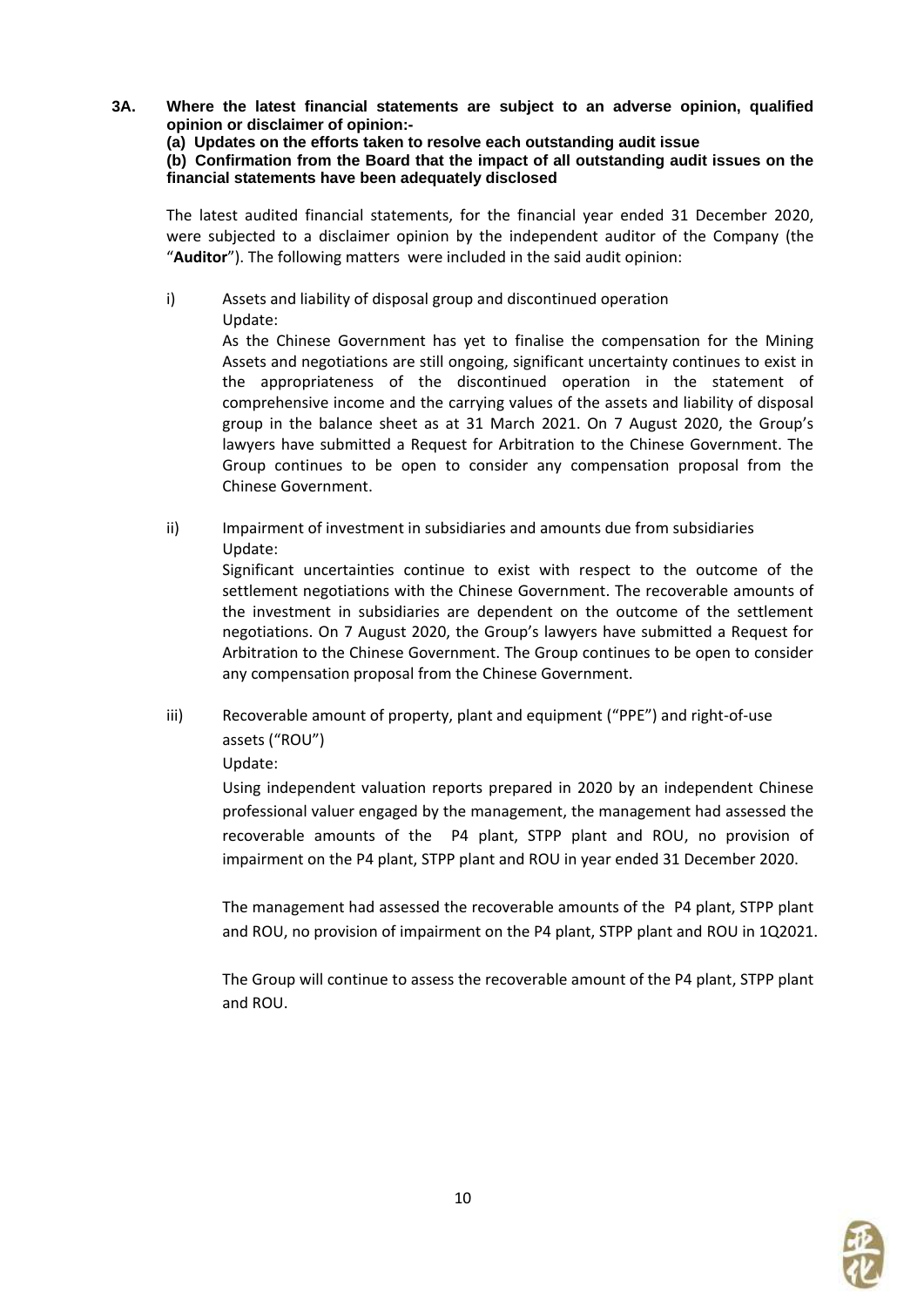# iv) Valuation of warrants

Update:

The Board of directors believes that the valuation of warrants which expired in FY2020 will not have any financial impact on the results and financial position of the Group and the company for the year ending 31 December 2021.

The Board confirms that the impact of the abovementioned audit issues on the financial statements have been adequately disclosed.

### **4. Whether the same accounting policies and methods of computation as in the issuer's most recently audited annual financial statements have been applied.**

Except as disclosed in Paragraph 5, the Group and the Company have applied the same accounting policies and methods of computation in the financial statements for the current reporting period as those of the most recently audited consolidated financial statements for the financial year ended 31 December 2020.

#### **5. If there are any changes in the accounting policies and methods of computation, including any required by an accounting standard, what has changed, as well as the reasons for, and the effect of, the change.**

The Group and the Company have adopted the new and revised Singapore Financial Reporting Standards (International) ("**SFRS(I)**") and Interpretations of Singapore Financial Reporting Standards (International) ("**INT SFRS(I)**") that are mandatory for the financial period beginning on 1 January 2020. The adoption of these new/revised SFRS(I), INT SFRS(I) and amendments to SFRS(I) has no material impact on the financial performance or position of the Group and the Company.

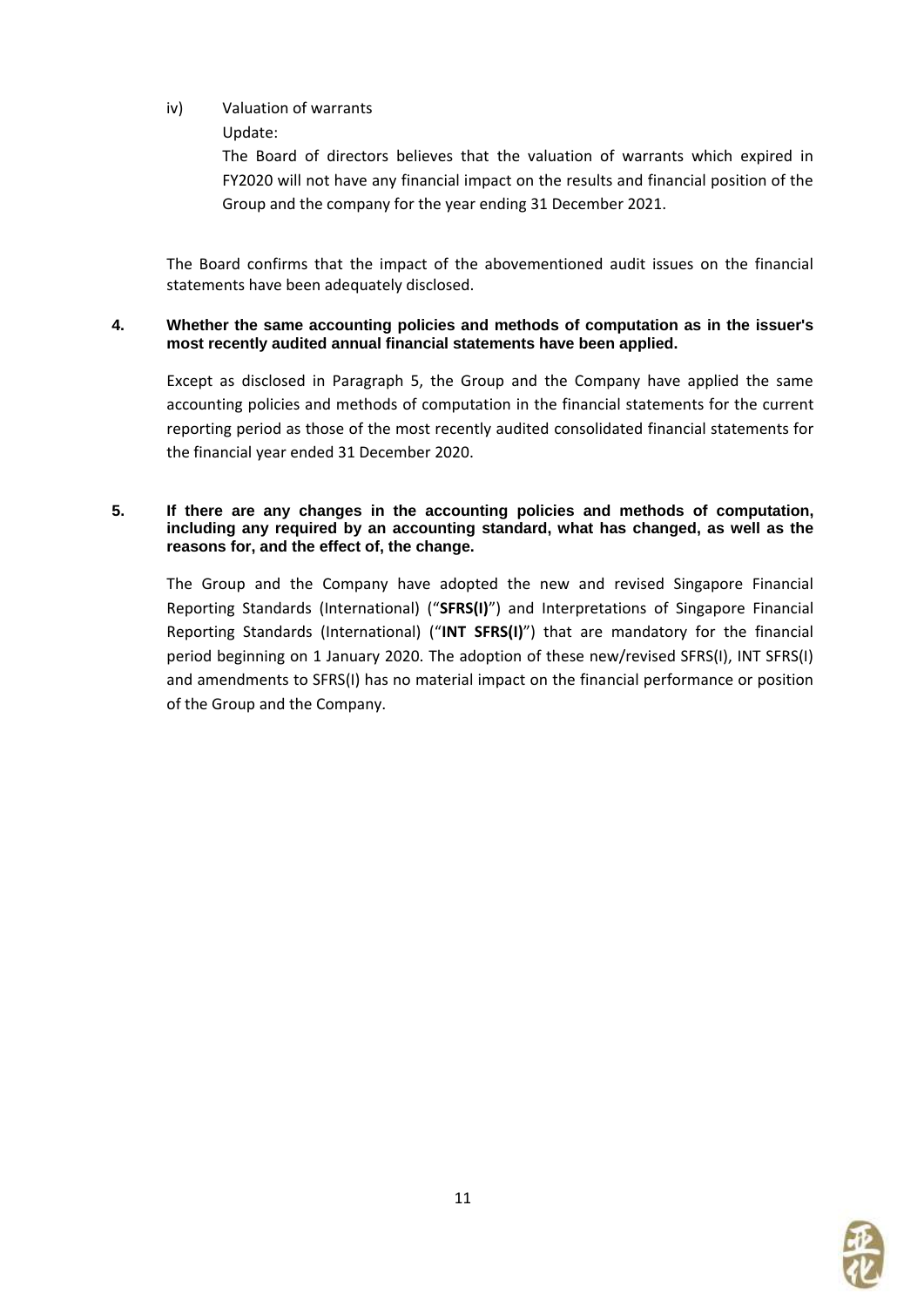**6. Earnings per ordinary share of the group for the current financial period reported on and the corresponding period of the immediately preceding financial year, after deducting any provision for preference dividends:**

**(a) based on the weighted average number of ordinary shares on issue; and (b) on a fully diluted basis (detailing any adjustments made to the earnings).**

| Group<br><b>First Quarter Ended</b> |           |  |
|-------------------------------------|-----------|--|
|                                     |           |  |
| 2021                                | 2020      |  |
|                                     |           |  |
|                                     |           |  |
|                                     |           |  |
| (677)                               | (768)     |  |
|                                     | 324       |  |
| (677)                               | (444)     |  |
|                                     |           |  |
|                                     |           |  |
| 1,031,525                           | 1,031,525 |  |
|                                     |           |  |
|                                     |           |  |
| (0.07)                              | (0.07)    |  |
|                                     | 0.03      |  |
| 0.07                                | (0.04)    |  |
|                                     |           |  |

As at 31 March 2021 and 31 March 2020, there were no dilutive instruments.

- **7. Net asset value (for the issuer and group) per ordinary share based on the total number of issued shares excluding treasury shares of the issuer at the end of the:**
	- **(a) current financial period reported on; and (b) immediately preceding financial year.**

|                                            |                                         | Group     | Company          |                     |  |
|--------------------------------------------|-----------------------------------------|-----------|------------------|---------------------|--|
|                                            |                                         | As at     | As at            |                     |  |
|                                            | 31 March<br>31 December<br>2020<br>2021 |           | 31 March<br>2021 | 31 December<br>2020 |  |
|                                            |                                         |           |                  |                     |  |
| Net asset value (\$'000)                   | 77,361                                  | 78,282    | 40,965           | 41,391              |  |
|                                            |                                         |           |                  |                     |  |
| Number of ordinary shares ('000)           | 1,031,525                               | 1,031,525 | 1,031,525        | 1,031,525           |  |
|                                            |                                         |           |                  |                     |  |
| Net asset value per ordinary share (cents) | 7.50                                    | 7.59      | 3.97             | 4.01                |  |

**8. A review of the performance of the group, to the extent necessary for a reasonable understanding of the group's business. It must include a discussion of the following:**

**(a) any significant factors that affected the turnover, costs, and earnings of the group for the current financial period reported on, including (where applicable) seasonal or cyclical factors; and (b) any material factors that affected the cash flow, working capital, assets or liabilities of the group during the current financial period reported on.**

The figures in this section where applicable, have been rounded to the nearest two (2) decimal place.

The Group is organised into product units as follows:

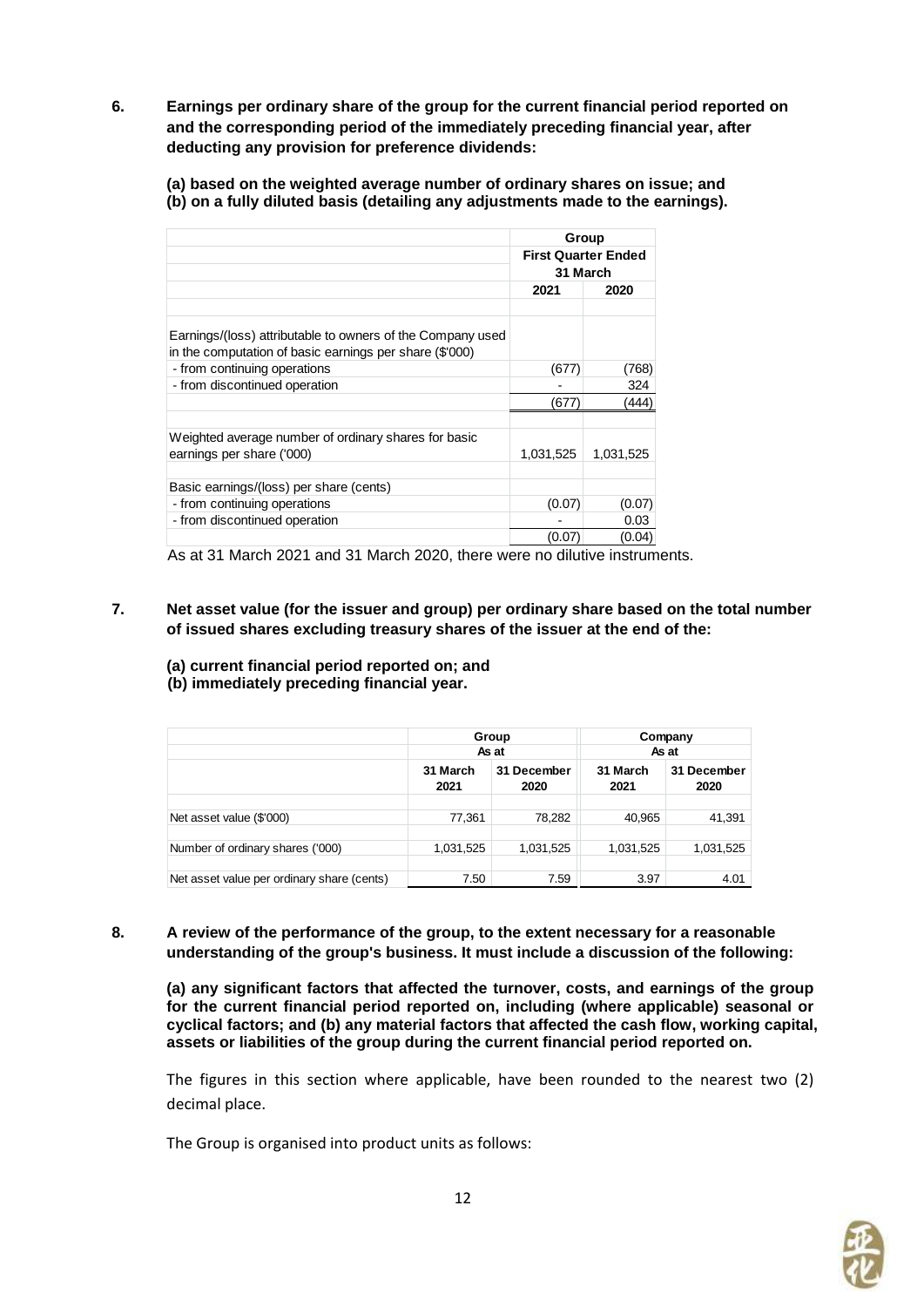- (a) upstream segment relates to the business of exploration, mining and sale of phosphate rocks (the "**Upstream Segment**"). As discussions are in progress with the Chinese Government, the Upstream Segment had been presented as discontinued operation; and
- (b) downstream segment relates to the business of manufacturing, sale and trading of phosphate-based chemicals products such as elemental phosphorus ("**P4**"), sodium tripolyphosphate ("**STPP**") and sodium hexametaphosphate ("**SHMP**"); the sale of P<sup>4</sup> by-products, such as slag, sludge and ferrophosphate; and other phosphate chemicals (the "**Downstream Segment**").

# **Profit or loss**

# Revenue, cost of goods sold and gross profit

Revenue increased by \$0.10 million, from \$0.27 million in 1Q2020 to \$0.37 million in 1Q2021. The revenue is solely derived from the sales of STMP and SHMP.

Cost of goods sold increased by \$0.10 million, from \$0.23 million in 1Q2020 to \$0.33 million in 1Q2021 in line with the higher level of activity.

Gross profit margin decreased by 5.10%, from 16.06% in 1Q2020 to 10.96% in 1Q2021 mainly due to product mix effect and the Group's business was disrupted by the Covid 19 Pandemic. Gross profit decreased from \$0.044 million in 1Q2020 to \$0.041 million in 1Q2021.

### Other income

Other income decreased by \$0.10 million, from \$0.21 million in 1Q2020 to \$0.11 million in 1Q2021, mainly due to the absence of the receipt of interest on late payment from a customer in 1Q2020. Other income includes the contribution from the rental of the STPP plant of \$0.06 million and the sale of scrap materials of \$0.05 million in 1Q2021.

#### Selling and distribution costs

Selling and distribution costs decreased by \$0.02 million, from \$0.03 million in 1Q2020 to \$0.01 million in 1Q2021, due to most of the goods purchased price inclusive of land transportation cost in 1Q2020.

#### General and administrative costs

General and administrative costs decreased by \$0.22 million, from \$0.86 million in 1Q2020 to \$0.64 million in 1Q2021, mainly due to a reduction in general operating expenses, including salaries and staff-related costs and other administrative costs.

#### Other expense

Other expense includes the contribution from the cost of sale of the scrap materials of \$0.04 million in 1Q2021.

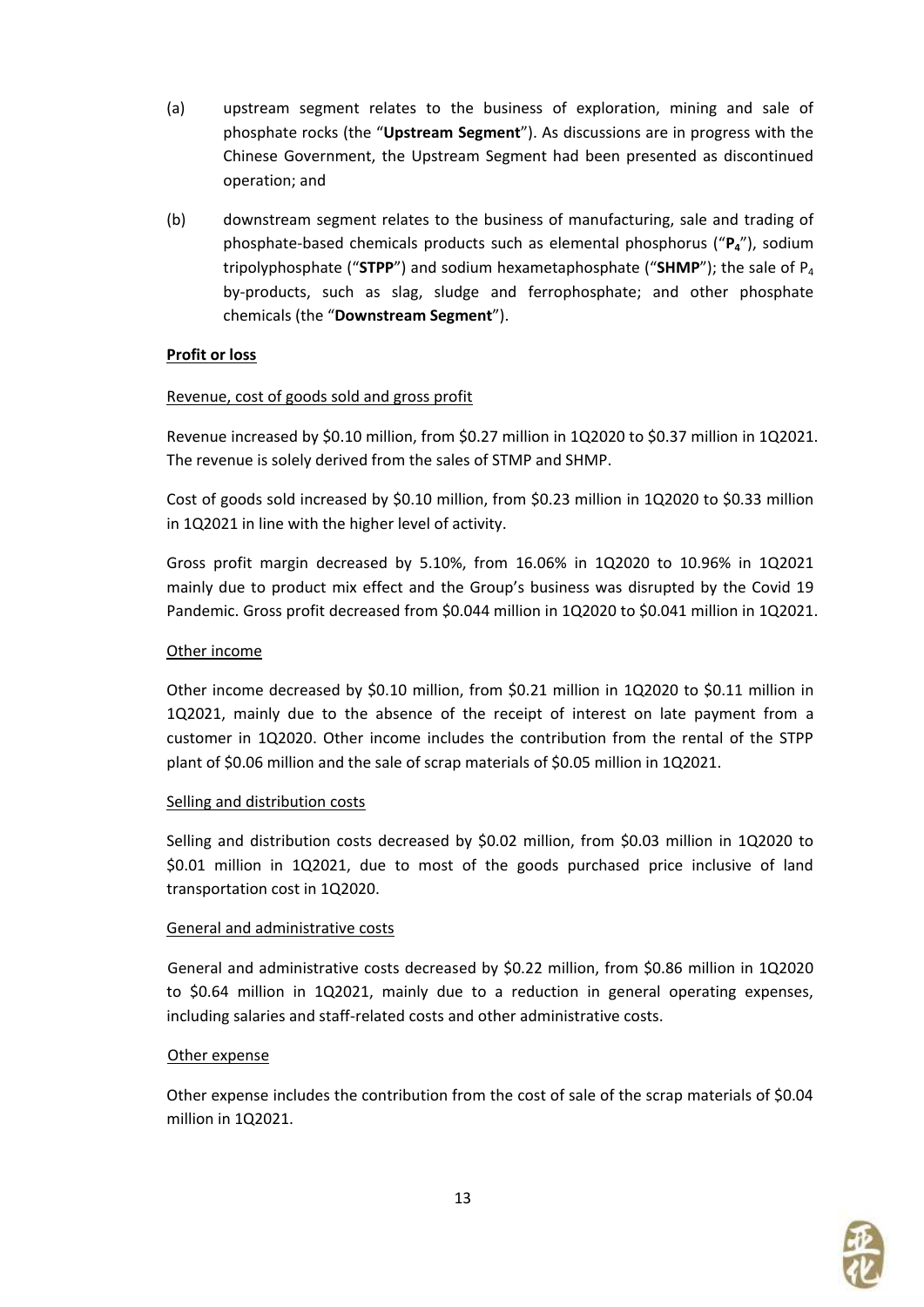#### Net loss

Net loss increased by \$0.24 million, from \$0.44 million in 1Q2020 to \$0.68 million in 1Q2021, due to, inter-alia, the absence of the profit from discontinued operation, i.e., write back of allowance for doubtful debts in 1Q2020.

In the event the one-off write back of allowance for doubtful debts is excluded, the net loss in 1Q2020 would be \$0.77 million, and this is 13% higher than the net loss in 1Q2021.

#### **Balance sheet**

#### Non-current assets

Non-current assets decreased by \$0.28 million, from \$17.94 million as at 31 December 2020 to \$17.66 million as at 31 March 2020, mainly due to the strengthening of SGD against the RMB and depreciation for PPE and amortization for ROU in 1Q2021.

# Current assets

Current assets decreased by \$0.26 million, from \$91.26 million as at 31 December 2020 to \$91.00 million as at 31 March 2021, mainly due to decrease in stocks, cash and bank balances and to the strengthening of SGD against the RMB in assets of disposal group. The decrease was partially offset by increase in other receivables and prepayments in 1Q2021.

Stock decreased by \$0.14 million, from 0.23 million as at 31 December 2020 to \$0.09 million as at 31 March 2021, mainly due to goods sold in January 2021.

Cash and bank balances decreased by \$0.06 million, from \$0.85 million as at 31 December 2020 to \$0.79 million as at 31 March 2021 is explained in the cash flow statement.

Other receivables and prepayments increased by \$0.05 million, from \$0.38 million as at 31 December 2020 to \$0.43 million as at 31 March 2021, mainly due to prepayment for the general operating cost and professional fee.

# Current liabilities

Current liabilities increased by \$0.41 million, from \$11.38 million as at 31 December 2020 to \$11.79 million as at 31 March 2021, mainly due to increase in other payables and loan due to a director.

The increase was partially offset by decrease in trade payables, contract liabilities, interestbearing bank loans, provision for taxation and liabilities of disposal group and the strengthening of SGD against RMB.

Trade payables decreased by \$0.01 million, from \$0.05 million as at 31 December 2020 to \$0.04 million as at 31 March 2021, mainly due to payments for the goods purchased.

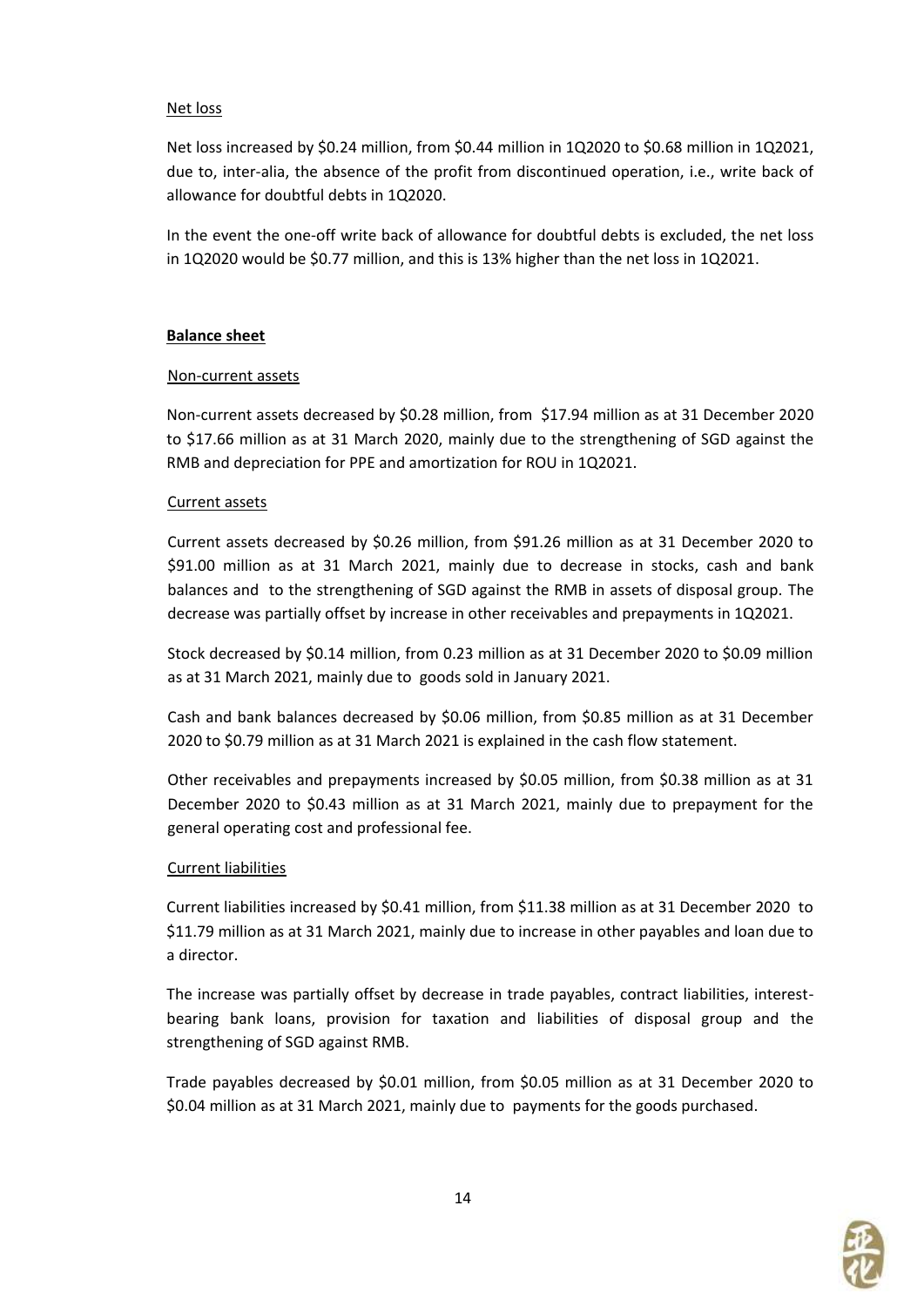Other payables increased by \$0.38 million, from \$2.90 million as at 31 December 2020 to \$3.28 million as at 31 March 2021, mainly due to the general and administrative expenses incurred in 1Q2021 and carried forward last year outstanding invoices.

Contract liabilities decreased by \$0.18 million, from \$0.34 million as at 31 December 2020 to \$0.16 million as at 31 March 2021, mainly due to goods delivered and sales recognised in the profit and loss account in 1Q2021.

Loan due to a director increased by \$0.30 million, from \$0.91 million as at 31 December 2020 to \$1.21 million as at 31 March 2021, mainly due to further advances received from a director of the company and accrued interest.

#### Net current assets/(liabilities)

As at 31 March 2021, the Group recorded net current assets of \$79.21 million (31/12/2020: \$79.88 million). In the event, the assets of disposal group are excluded, as at 31 March 2021, the Group recorded net current liabilities of \$10.46 million (31/12/2020: \$9.90 million).

#### Non-current liabilities

Non-current liabilities decreased by \$0.03 million, from \$19.54 million as at 31 December 2020 to \$19.51 million as at 31 March 2021, mainly due to decrease in deferred tax liabilities, deferred income and lease liability due to the strengthening of SGD against RMB.

#### **Cash flow statement**

Operating loss before working capital changes was \$0.68 million in 1Q2021. Net cash flows used in operating activities was \$0.35 million in 1Q2021, mainly due to an increase in receivables and partially mitigated by an increase in payables and a decrease in stocks.

Payments for interest expense and tax paid in 1Q2021 amounted to \$0.11 million and \$0.01 million, respectively.

Cash flow generated by investing activities was \$0.14 million in 1Q2021 due to an increase in restricted deposit to be held in a bank account to pay bank loan interest.

Cash flows generated from financing activities was \$0.40 million in 1Q2021, mainly due to loan from a director.

Increase in pledged deposit by \$0.04 million, from \$0.07 million in 1Q2020 to \$0.11 million in 1Q2021, due to payment of interest expense.

As a result of the above, net decrease in cash and cash equivalents of \$0.09 million in 1Q2021.

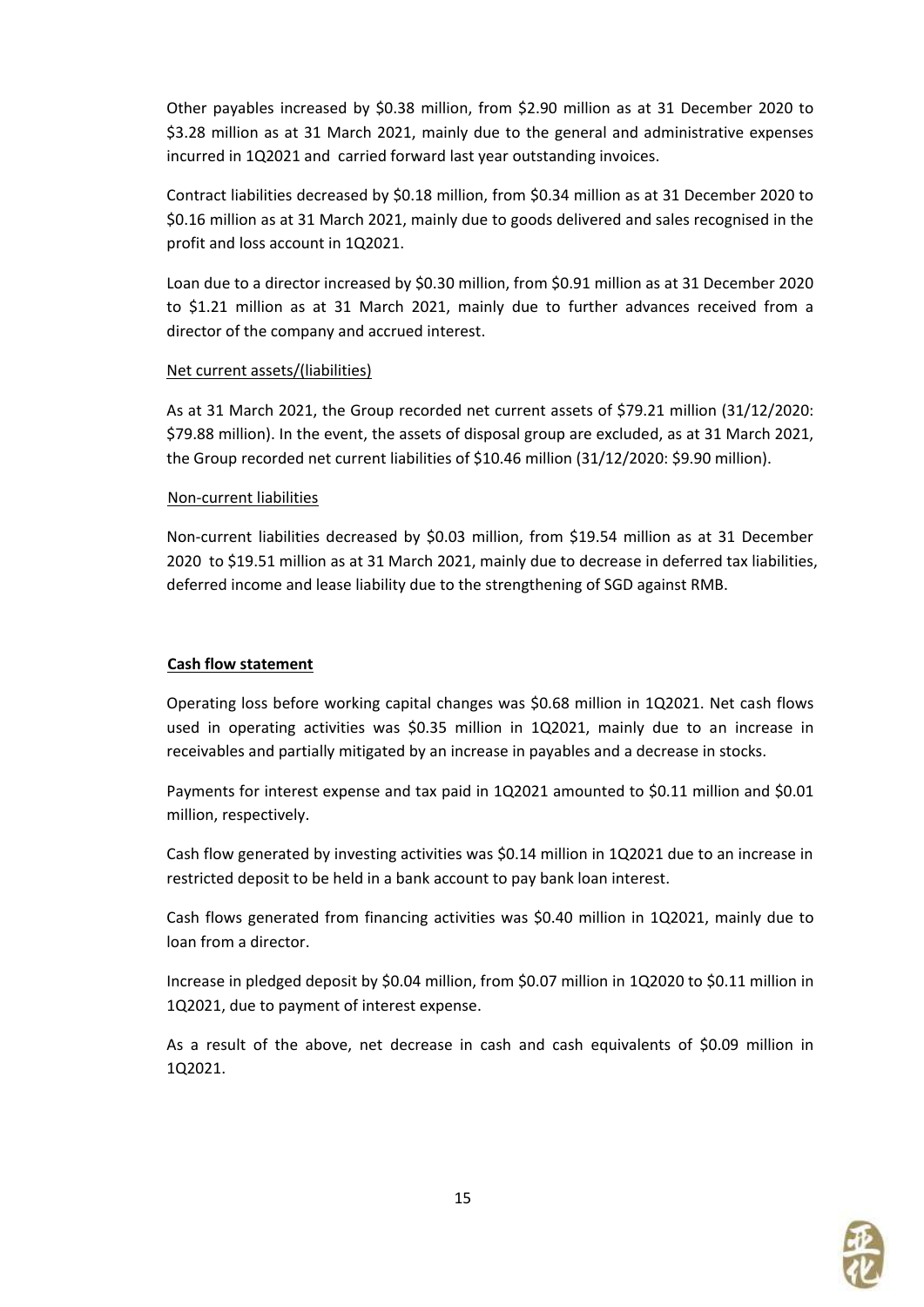**9. Where a forecast, or a prospect statement, has been previously disclosed to shareholders, any variance between it and the actual results.**

Not applicable.

**10. A commentary at the date of the announcement of the significant trends and competitive conditions of the industry in which the group operates and any known factors or events that may affect the group in the next reporting period and the next 12 months.**

As disclosed in the announcement dated 11 August 2020, the Group has submitted its request for Arbitration to the Chinese Government. As the process for arbitration is now underway, the Group is required to observe confidentiality. However, the Group is mindful of its obligations under the Catalist Listing Rules, and as long as Norwest Chemicals Pte Ltd and its subsidiaries remains part of the Listed Group, the Company will make announcements whenever there are material developments with respect to the arbitration or negotiation with the Chinese Government.

No adjustments have been made to the carrying value of the assets and liabilities of the disposal group as the recoverable amount will be dependent on the finalisation of compensation when either negotiation or arbitration is concluded.

Trading conditions remain challenging. Management continues to try to expand the geographical base of the Group's customers of downstream phosphate chemicals like STPP and STMP produced by our tenant and cooperation partner Lianyungang Zexin Food Ingredients Co Ltd.

The Chinese Government has stopped older P4 plants in Yunnan from production and this has led to increase in P4 prices. The Sichuan Government has allowed State owned companies to resume mining in the vicinity of our P4 facilities. The availability and supply of phosphate rocks mined near our P4 plant may make P4 production viable again. Management has commenced exploratory talks to lease and/or sell its P4 facilities.

On 6 April 2021, the Company terminated the sales and purchase agreement with MMIH Pte Ltd for the purchase of the entire issued share capital of MMJV Pte Ltd. Management will continue to source for other corporate, business, acquisition and financing opportunities as and when available and appropriate in order to enhance the value for shareholders.

The Board has taken into consideration the Group's plans (inter alia internal estimates of value of P4 plant and STPP plant as well as forward numbers) and confirm that the Group will be able to operate as a going concern.The basis of the Board's opinion is as follows:

(a) The Group is able to generate cash flows from its downstream chemical segments through trading of chemical products like Sodium Tripolyphosphate ("STPP"), Sodium Hexametaphosphate as well as other polyphosphate chemicals and achieve reduction in cash outlays and overheads due to downsized operations.

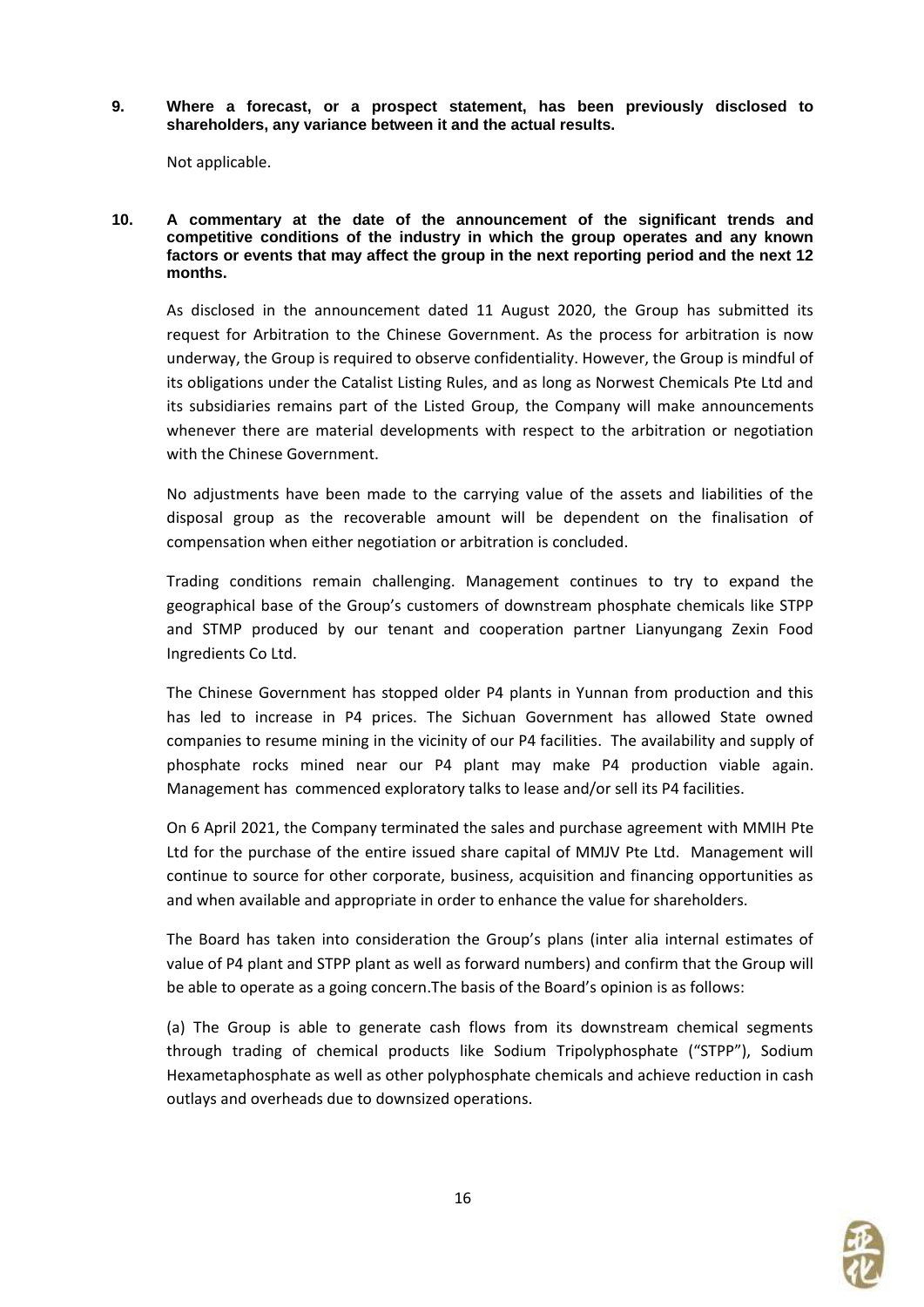(b) In FY2019, the Group leased the STPP plant to a third party for RMB 1 million per annum for a period of 4 years, with the option to extend for another 3 years upon expiry. Rental income is received bi-annually.

The Group is also exploring sale of land that is surplus to the Group's current operating requirements and is in negotiations to lease out its P4 plant (and is also currently in ongoing discussions towards the potential sale i.e. disposal of the STPP and P4 Plants); and

(c) Discussions will be carried out by the Group with financial institutions to rollover its existing loans as and when they fall due. As the Group has in the past not defaulted on any of the loans extended to it, barring unforeseen circumstances, the Directors expect that the Group will be able to obtain requisite financing for the Group's operations.

In addition, the cash resources of the Group will be augmented by the support of its majority shareholders and also as disclosed in our announcement on the termination of the acquisition of MMJV on 7 April 2021, the Group will continue to source for other corporate, business, acquisition and financing opportunities as and when available and appropriate to enhance shareholders' value. In addition, the Majority Shareholders had funded the Company.

#### **11. Dividend**

**(a) Current Financial Period Reported On**: Any dividend declared for the current financial period reported on?

Nil.

**(b) Corresponding Period of the Immediately Preceding Financial Year**: Any dividend declared for the corresponding period of the immediately preceding financial year?

Nil.

**(c) Whether the dividend is before tax, net of tax or tax exempt. If before tax or net of tax, state the tax rate and the country where the dividend is derived. (If the dividend is not taxable in the hands of shareholders, this must be stated).**

Not applicable.

#### **(d) Date payable**

Not applicable.

# **(e) Record date**

Not applicable.

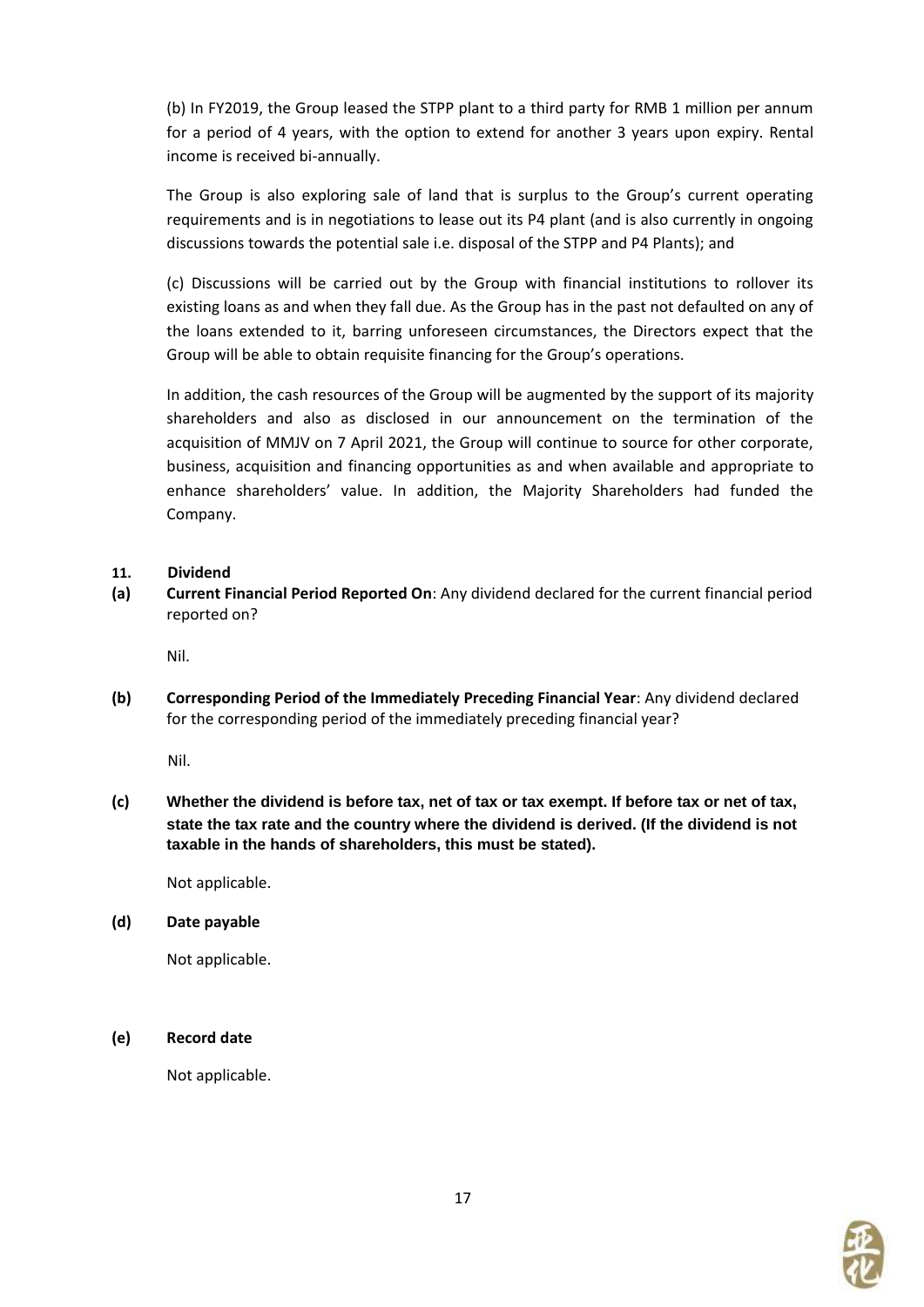#### **12. If no dividend has been declared (recommended), a statement to that effect and the reason(s) for the decision.**

No dividend has been declared or recommended for 1Q2021 as the Company is not in the financial position to declare dividends.

#### **13. If the group has obtained a general mandate from shareholders for IPTs, the aggregate value of such transaction as required under Rule 920(1)(a)(ii). If no IPT mandate has been obtained, a statement to that effect.**

No IPT mandate has been obtained from shareholders of the Company.

On 21 June 2013, Chief Executive Officer and Executive Director of the Company, Dr. Ong Hian Eng ("**Dr. Ong**"), Mr Ong Kwee Eng (an associate of Dr. Ong), and key executives Mr Wang Xuebo and Mr Chia Chin Hau (collectively, the "**Indemnitors**") signed a deed of indemnity, under which they have jointly and severally undertaken, *inter alia*, to indemnify and hold harmless the Group against losses in connection with certain land use rights and certain licences, permits and approvals for the Group's PRC operations (the "**Indemnity**"). No fees were paid or benefits given to the above-mentioned individuals in connection with the deed of indemnity. Please refer to the Company's offer document dated 25 September 2013 ("**Offer Document**") under the section entitled "Interested Person Transactions – Present and Ongoing Interested Period Transactions" (Page 191) for further details. Such indemnity against losses in connection with the abovementioned land use rights had expired on 7 April 2015. On 20 February 2017, the Company and the Indemnitors entered into a supplemental deed, pursuant to which it was agreed that the Indemnity shall terminate upon the occurrence of (i) any transaction or series of transaction resulting the Indemnitors and their associates (as defined in the Catalist Rules) collectively holding less than 51.0% of the total issued and paid-up share capital of the Company; and (ii) Dr. Ong, Mr Ong Eng Hock Simon, Mr Ong Eng Siew Raymond and Ms Ong Bee Pheng, and any relative (including by marriage) of Dr. Ong from time to time, no longer collectively constituting a majority representation on the Board.

In addition to the loan of \$200,000 extended by Dr. Ong in August 2019, Dr. Ong has extended a loan of \$150,000 in February 2020; \$200,000 in June 2020; \$200,000 in August 2020; \$100,000 in November 2020; \$100,000 in January 2021; \$100,000 in February 2021 and another \$100,000 in March 2021 to the Company. As at 31 March 2021, the loan from Dr. Ong amounted to \$1,150,000. These loans are for the Company's working capital, are unsecured, repayable on demand and will bear interest at 8% per annum. From August 2019 to March 2021, interest on loans accrued to Dr. Ong amount to \$67,800. The Audit Committee had discussed the terms of the loans and is of the view that the loans are i) for the benefit of the Group; ii) on normal commercial terms; and iii) are not prejudicial to the interests of the issuer and its minority shareholders.

In 2Q2021, Astute Ventures Pte Ltd, a controlling shareholder, has also extended loans amounting to approximately \$413,000 to the Company for working capital. These loans are for the Company's working capital, are unsecured, repayable on demand and will also bear interest at 8% per annum. The Audit Committee had discussed the terms of the loans and is of the view that the loans are i) for the benefit of the Group; ii) on normal commercial terms; and iii) are not prejudicial to the interests of the issuer and its minority shareholders.